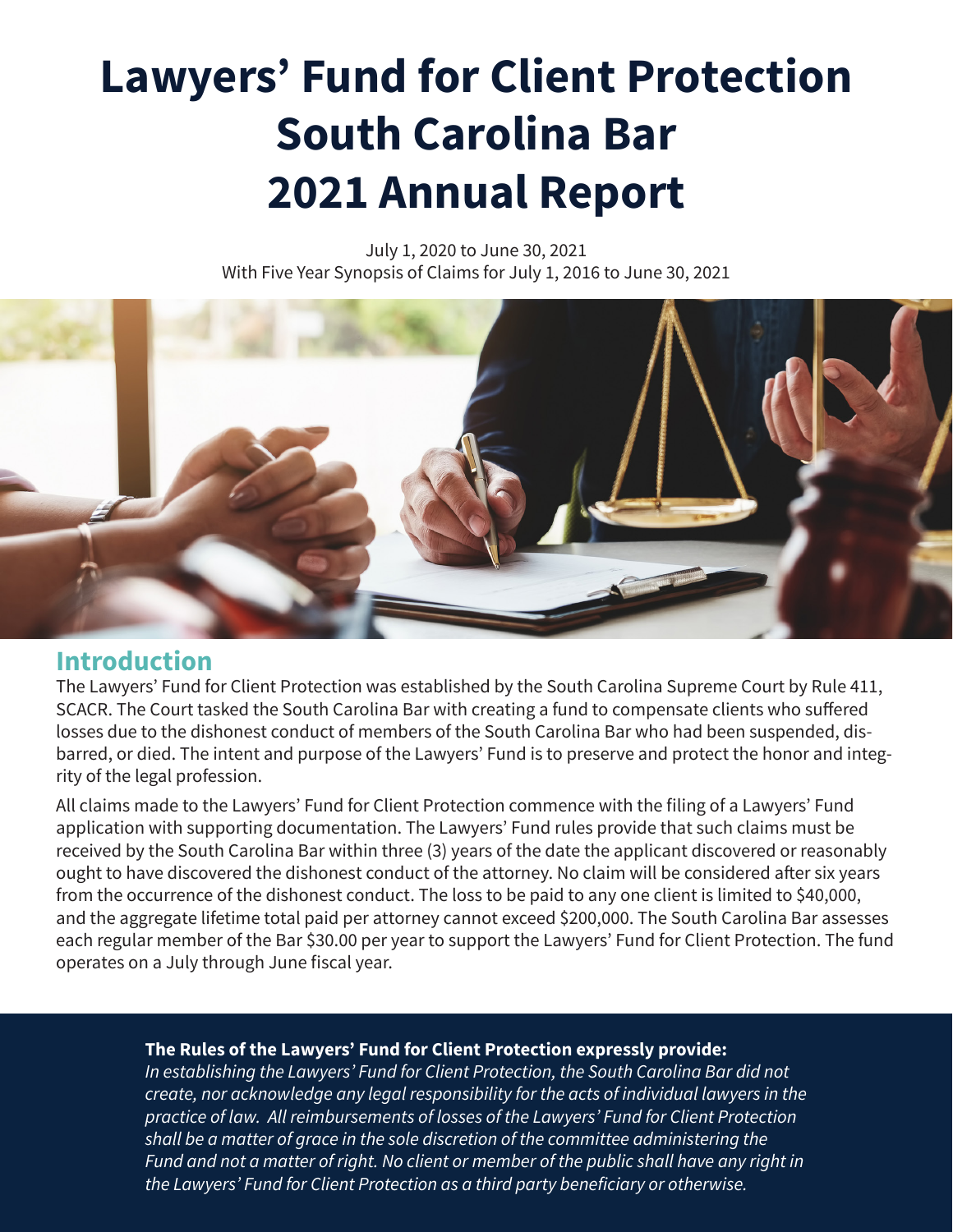### **2021 Lawyers' Fund for Client Protection Committee**

*The mission of the Lawyers' Fund is carried out by the Lawyers' Fund for Client Protection Committee. The Committee consists of 12 members of the South Carolina Bar and one member of the general public. Members are appointed by the president of the South Carolina Bar and approved by the South Carolina Supreme Court. They serve on a voluntary basis without compensation as a public service for appointed three-year terms.*

**Shalom D. Jacks, Chair** *Motley Rice, LLC, Mt. Pleasant, SC*

**Jennifer M. Creech** Law Office of Jennifer M. Creech, LLC, Rock Hill, SC

**Allyson DeHart** The Hobbs Group, Columbia, SC

**Jennifer Guy** *Motley Rice, LLC, Mt. Pleasant, SC*

**R. Wilder Harte** *Richardson Plowden & Robinson, Columbia, SC*

**Matthew R. Korn** *Fisher Phillips, Columbia, SC*

**S. Leslie McIntosh** *McIntosh, Sherard, Sullivan & Brousseau, Anderson, SC* 

#### **2021 Annual Report**

**57** claims filed

**74** claims approved or partially approved (includes claims pending from 2020)

**\$280,250.74** was awarded to former clients

**Julie J. Moose** McAngus Goudelock & Courie, LLC, Columbia, SC

**Elizabeth Fulton Morrison** Hall Booth Smith, Mt. Pleasant, SC

**Ivory Narcisse** *Fayetteville, NC*

**Lauren Ward** *A Business Law Firm, Spartanburg, SC*

**Bianca P. Williams** AAFC Law, LLC, Greenville, SC

**William (Bill) Wilson** Wyche Law Firm, Greenville, SC

**South Carolina Bar Staff Contact:**  Eileen Carrouth

**20** claims denied, returned or paid from another source

**28** claims pending at close of year

#### **Types of Cases Resulting in Lawyers' Fund Claims**

The Lawyers' Fund claims filed in 2021 originated from a variety of legal matters:

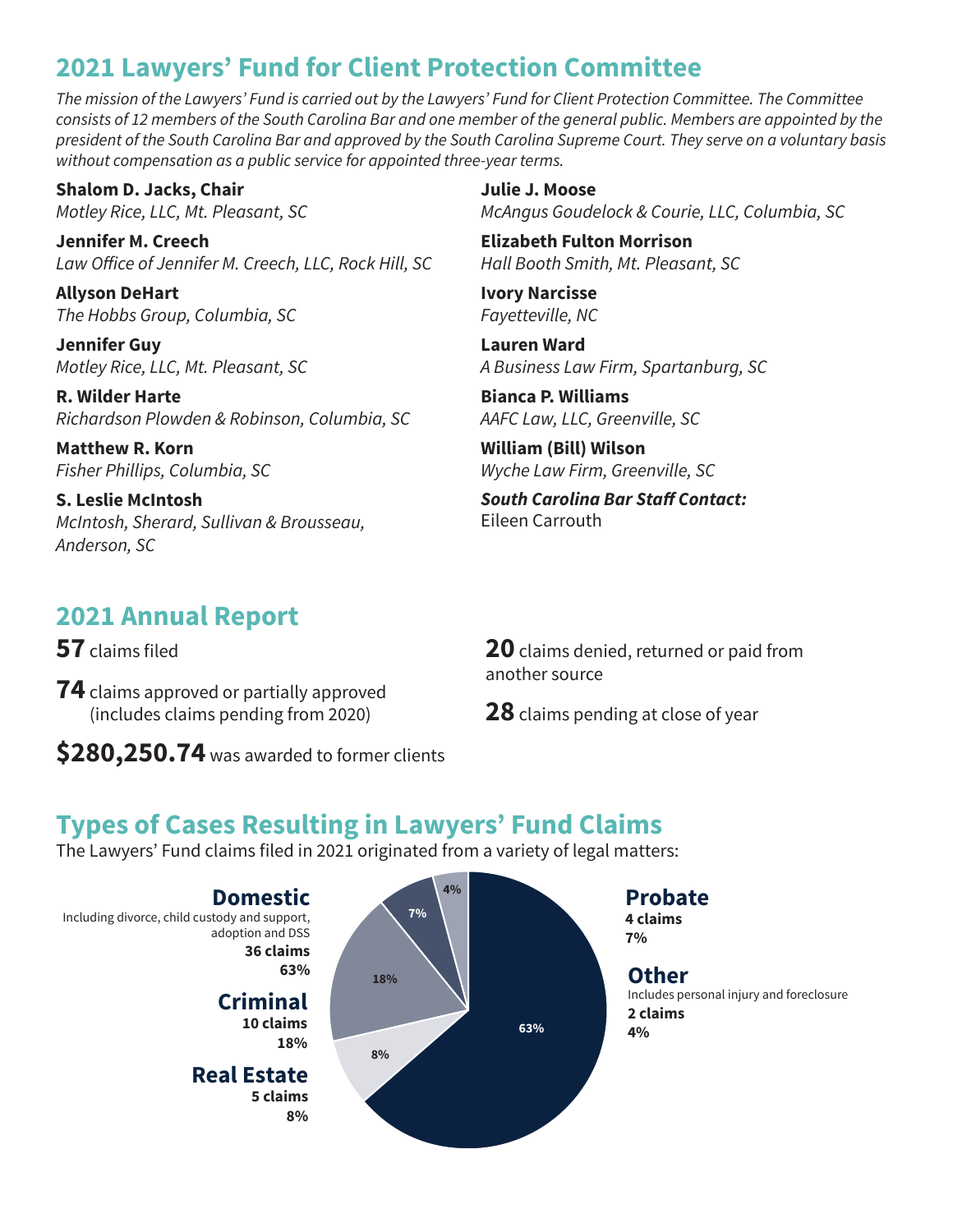#### **Attorneys Involved in Lawyers' Fund Claims**

In 2021, claims were awarded against 15 attorneys, seven of whom are deceased. There were 13,416 active regular members of the South Carolina Bar for this time period. Of this number, a very small percentage were involved in Lawyers' Fund claims.

| <b>Attorney</b>    | <b>Number of Claims Approved</b> | <b>Total Amount Approved</b> |
|--------------------|----------------------------------|------------------------------|
| Blevins, David *   | 4                                | \$7,731                      |
| Colongeli, Donald  | 4                                | \$16,700                     |
| Gardner, Robbie *  |                                  | \$1,550                      |
| Givens, Thomas     | 4                                | \$27,163.84                  |
| Huggins, James*    |                                  | \$1,310                      |
| Lynn, Cooper       | 22                               | 135,620.77                   |
| Mills, Robert *    |                                  | \$1,400                      |
| Moore, Louis       | $\overline{2}$                   | \$3,987.41                   |
| Mullinax, Jay      |                                  | \$3,905                      |
| O'Connor, James    | 12                               | \$20,712.50                  |
| Prince, James      | 5                                | \$12,250                     |
| Sarratt, Michael*  | $\overline{2}$                   | \$1,575                      |
| Sarvis, James      |                                  | \$18,563.14                  |
| Smith, Albert *    | 12                               | \$24,615.41                  |
| Thrower, William * | $\overline{2}$                   | \$3,166.67                   |
| *Deceased Attorney |                                  |                              |

#### **Five Year Summary of Lawyers' Fund Claims**

Between July 1, 2016 and June 30, 2021

**314** claims filed

**237** claims approved or partially approved (includes claims filed in prior years)

#### **\$1,404,161.98** awarded

### **History of Claims Approved and Awarded**